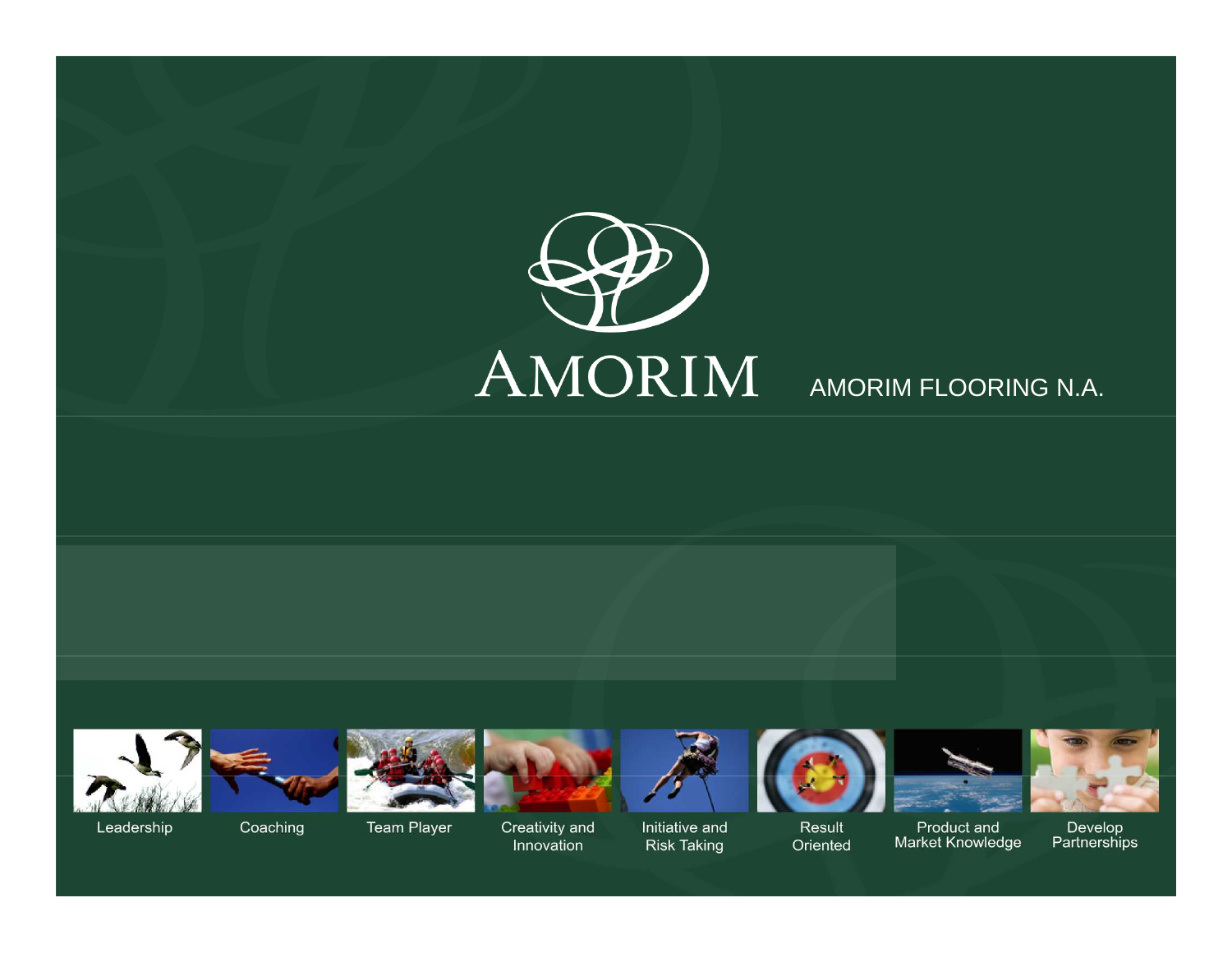

# **INSTALLING FLOATING FLOORS WITH CorkLocGLUELESS SYSTEM**

# **CORKCOMFORT FLOATING HPS**

# **WOODCOMFORT FLOATING HPS**

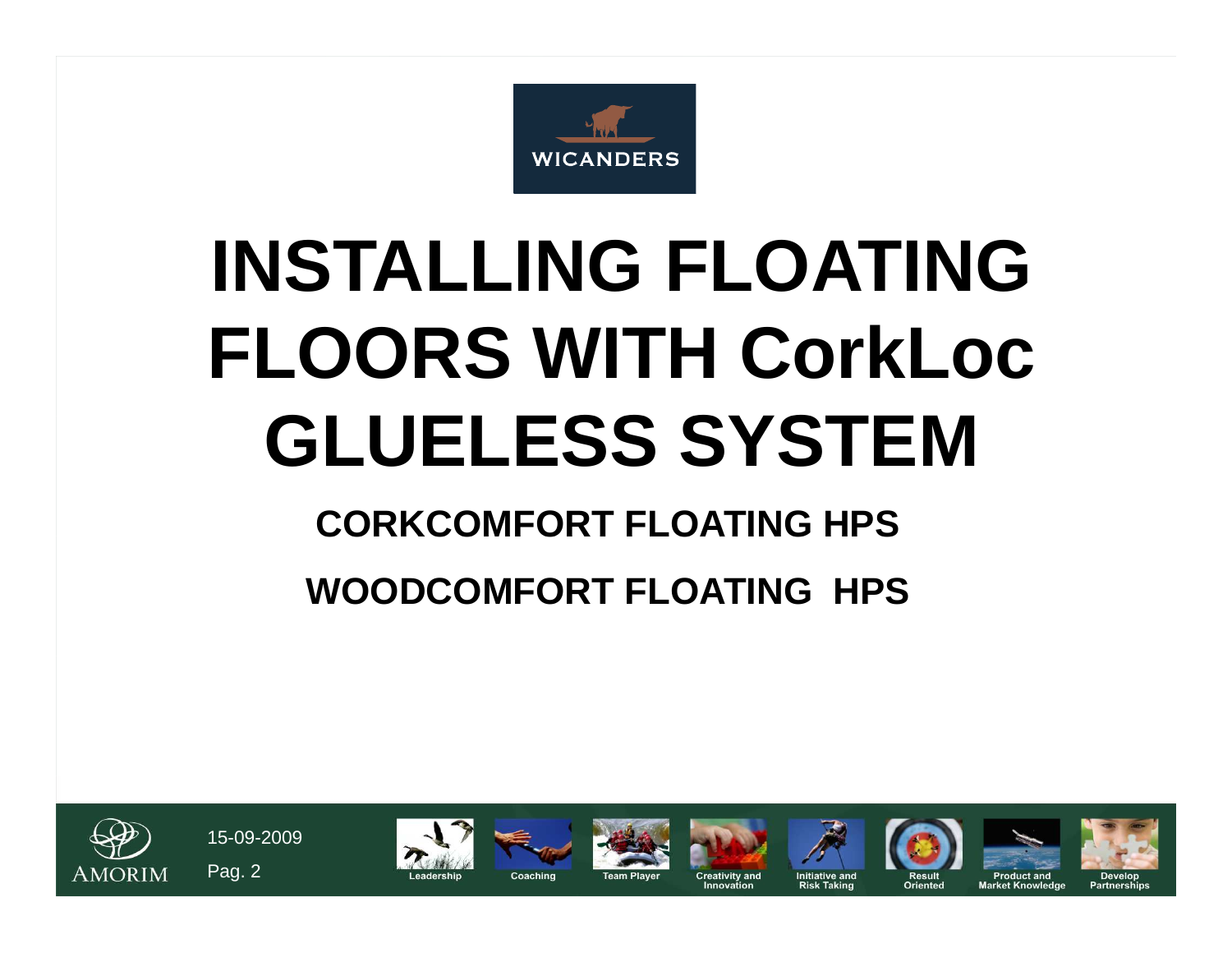#### **GENERAL INFORMATIONImportant recommendations to read before any installation !**

**Please read these instructions in conjunction with relevant country standards.**

**Before starting installation you should inspect the material, as well as the subfloor and site conditions, and check if they are in accordance with the specifications. If you are not satisfied do not install.** 

**Amorim cannot be held responsible for claims associated with improper subfloors, improper applications, or the use of any auxiliary products that are not recommended**.

**Transport, Storage and Acclimatization:**

**Transport and store the cartons in laying position. Store the planks at room temperature for at least 48 hours, still in their packaging, prior to commencing work.**

**Do not remove the plastic wrapping from the packaging until ready to install the floor.** 

**The room temperature must be at least 18ºC (65ºF) before and during installation.**

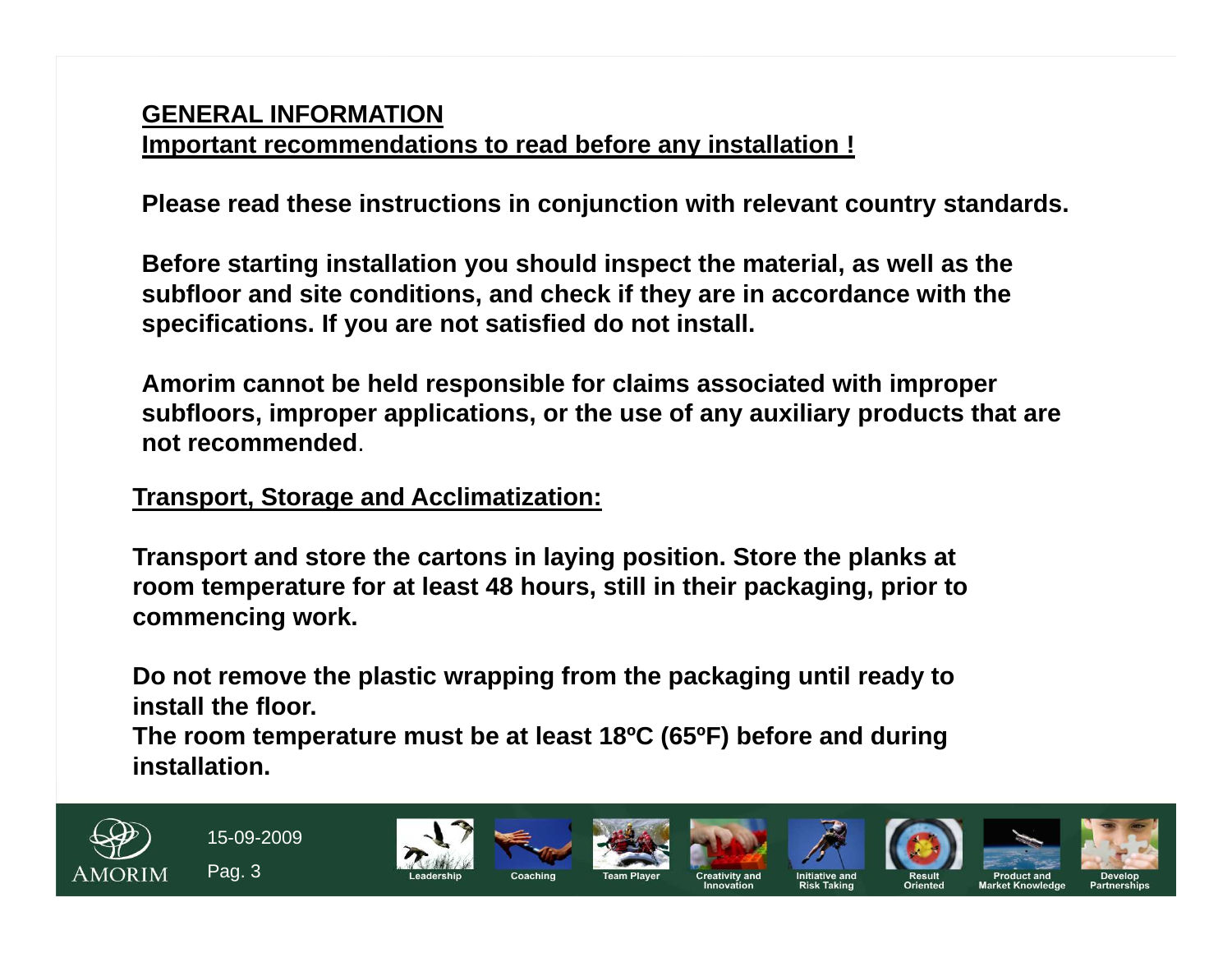# **Radiant-Heated Subfloors ( General principles):**

**Follow the instructions for the subfloor heating system supplied by the manufacturer/contractor.** 

**For A.R. Floating Floors Corkloc, also note the following: Turn the subfloor heating off for 2 - 3 days so that the floor has room temperature prior to laying. The surface temperature of the subfloor must not exceed 28**°**C (82**°**F) and maximum output from the heating cables must not exceed 60 W/m².** 

# **Expansion Gaps:**

**A.R. Floating Floors Corkloc are installed as a "floating flooring". The flooring should not be fixed to the subfloor, there should be 10 mm expansion gaps to the walls and other fixed objects; floor areas more than 100 m² (900 sq. ft) with dimensions greater than 10 m (30 feet) in either length or width, transitions between two rooms and asymmetrical floor areas require extra expansion gaps.**

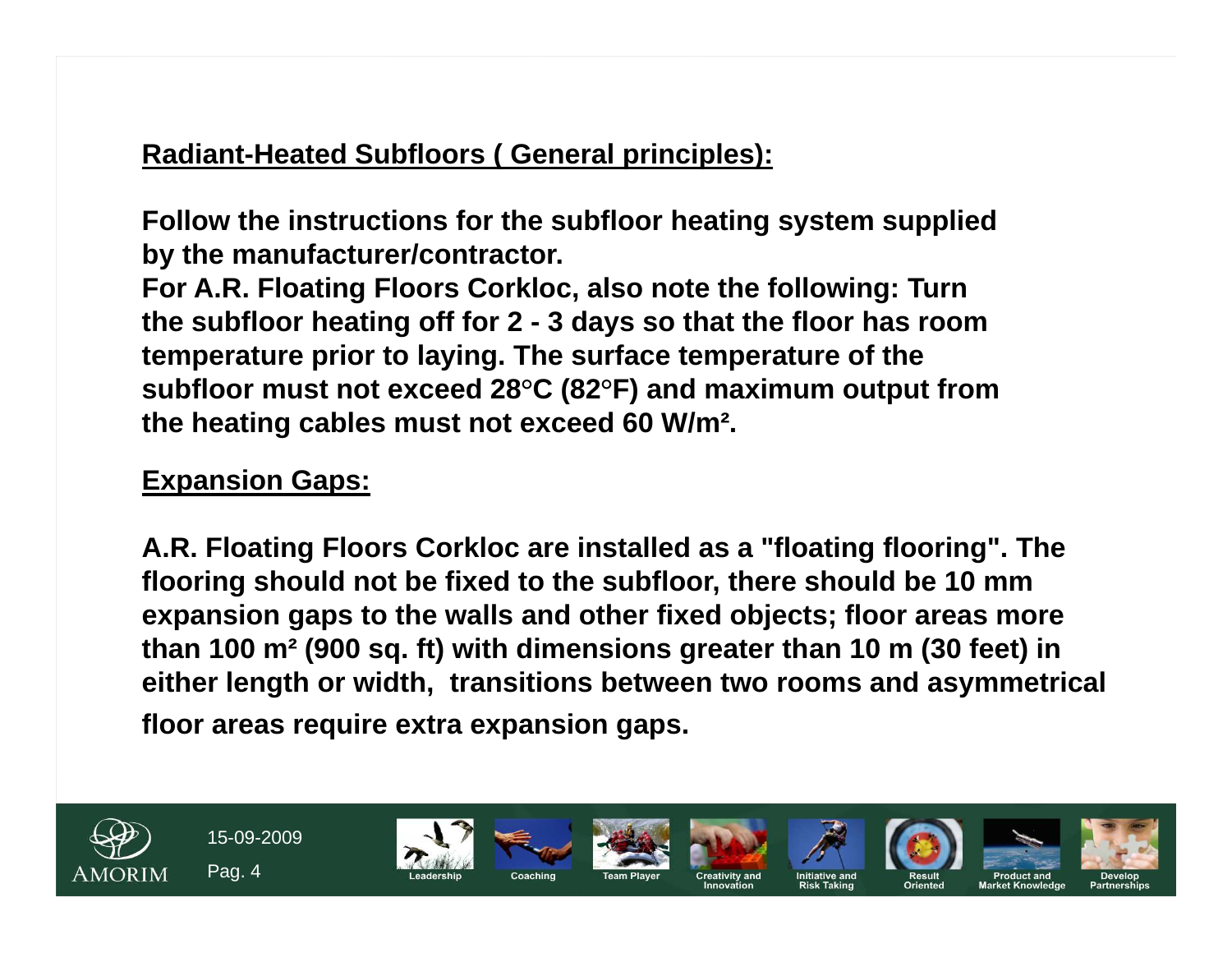# **REMARKS:**

# **MEASUREMENTS:**

**Measure the room accurately, at right angle to the direction of the floorboards. The floorboards in the final row should be at least 5 cm wide. If necessary, the floorboards in the first row can be cut to smaller size.** 

**A.R. Floating Floors Corkloc are a natural products and each individual plank has its own shade and pattern. Therefore, shuffle the planks in order to obtain the most pleasant blend of shades.**

**Lay A.R. Floating Floors Corkloc planks preferably following the direction of the main source of light**.

**Install the skirting boards and profiles after the floor is layd. These must not be pressed down to or attached to the floor, as this will restrict the movement of the floor**

**Trim the leftover PE film after skirting boards and profiles are installed**

**Tools Required:Padsaw or a fine toothed handsaw, spacer blocks, pencil and** 

**a set square**

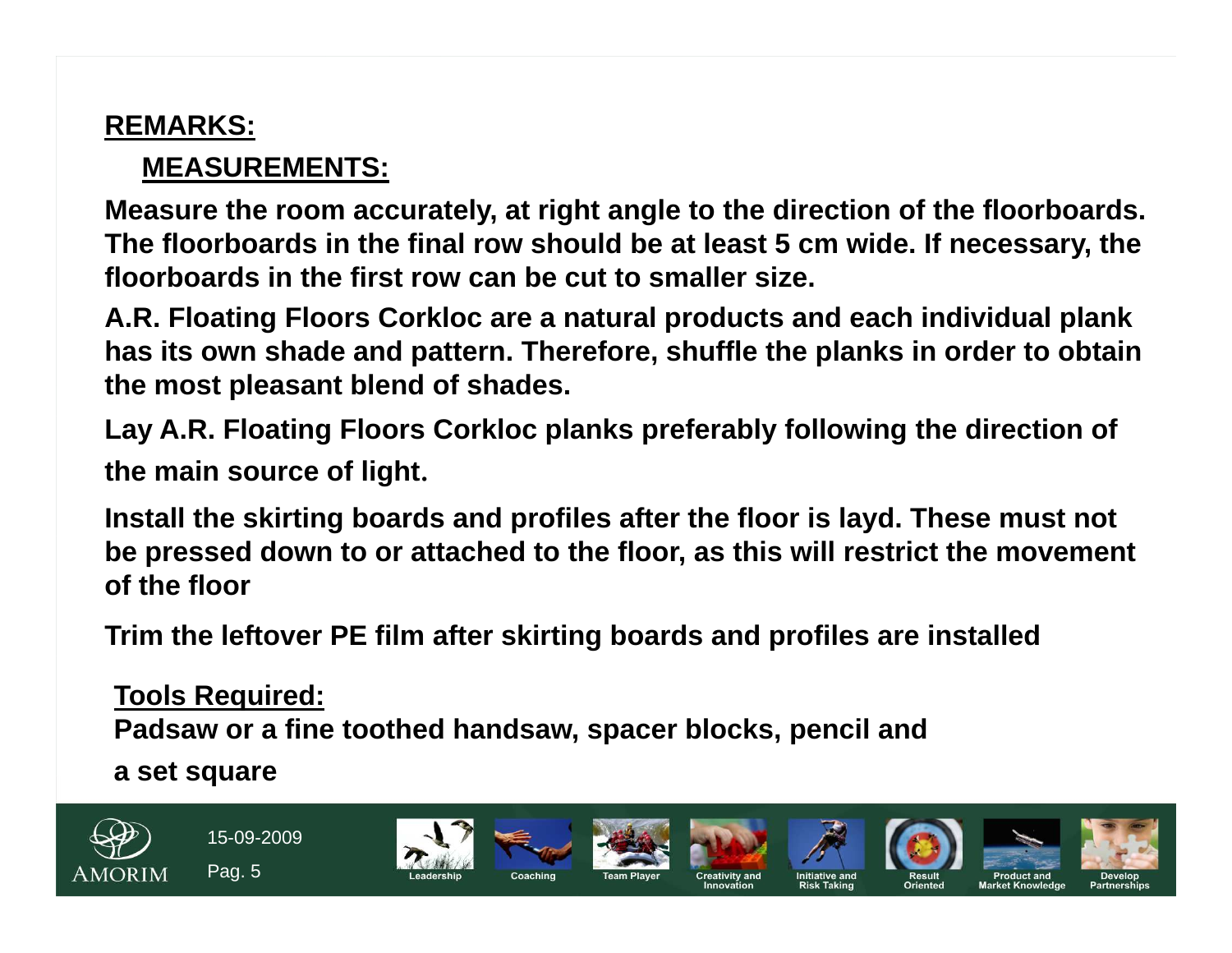

## **Door Frames:**

- **If a doorframe needs to be cut, use a piece of plank to obtain the correct height.**
- **Saw door frames and architrave's to required height allowing for 2 mm of space to the planks.**



# **Moisture Protection**

- **Form a damp-proof membrane with a layer of PE. sheeting**
- **Lay the PE film allowing for at least 20cm (8") overlapping and tape.**
- **Turn the film upward 5cm along the walls.**
- **Trim after the skirting planks are fixed.**

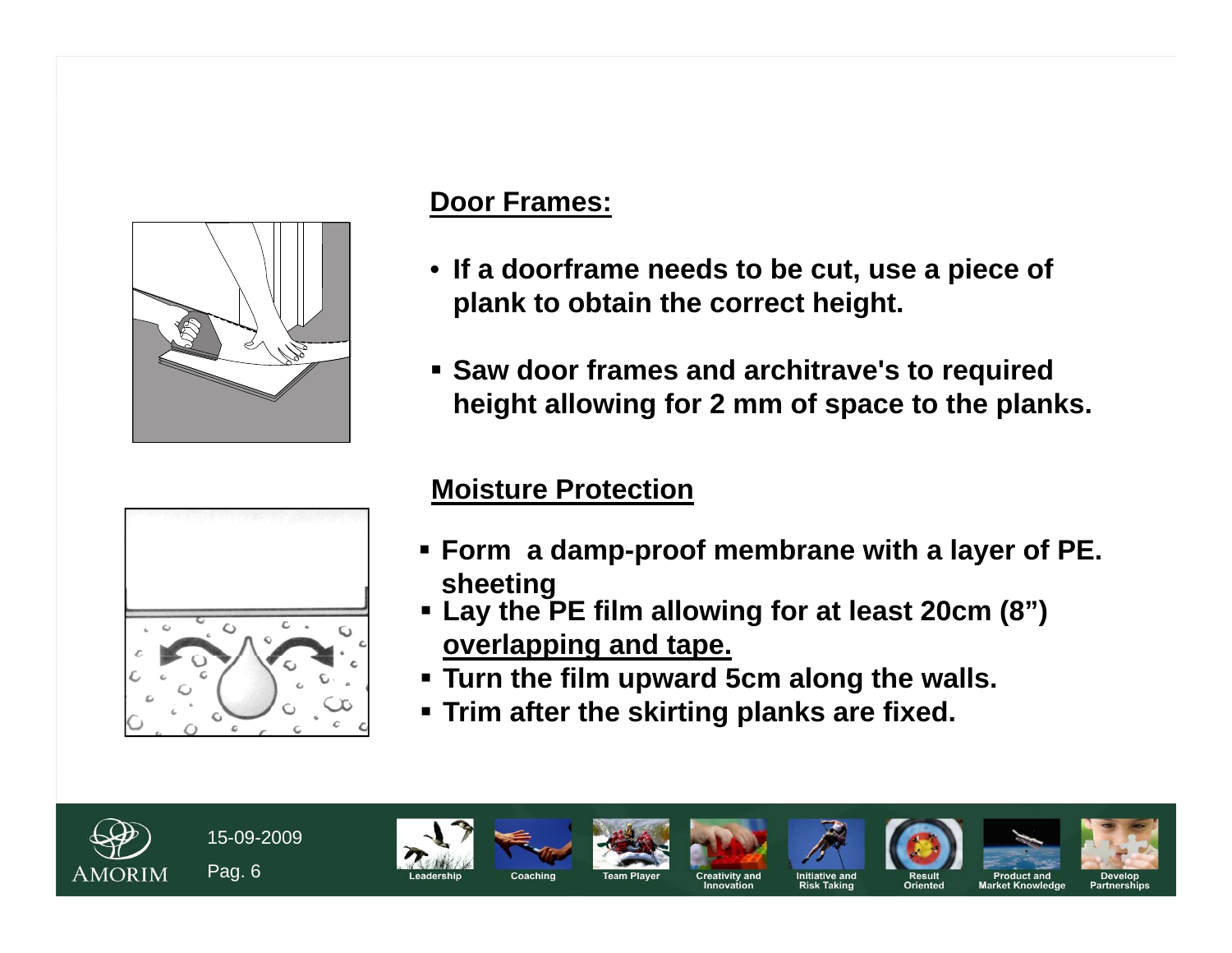

# **First Three Rows:**

- **Start laying in the right-hand corner**
- **Turn the tongue side of the plank facing the wall**
- $\bullet$ **Maintain a gap of 10 mm on the short side**
- **Adjust the lengthways gap from the wall once 3 rows of planks have been laid.**



- **Hold the next plank against the first at an angle to the first one and lay it flat on the floor.**
- $\bullet$ **Complete the first row in the same way.**

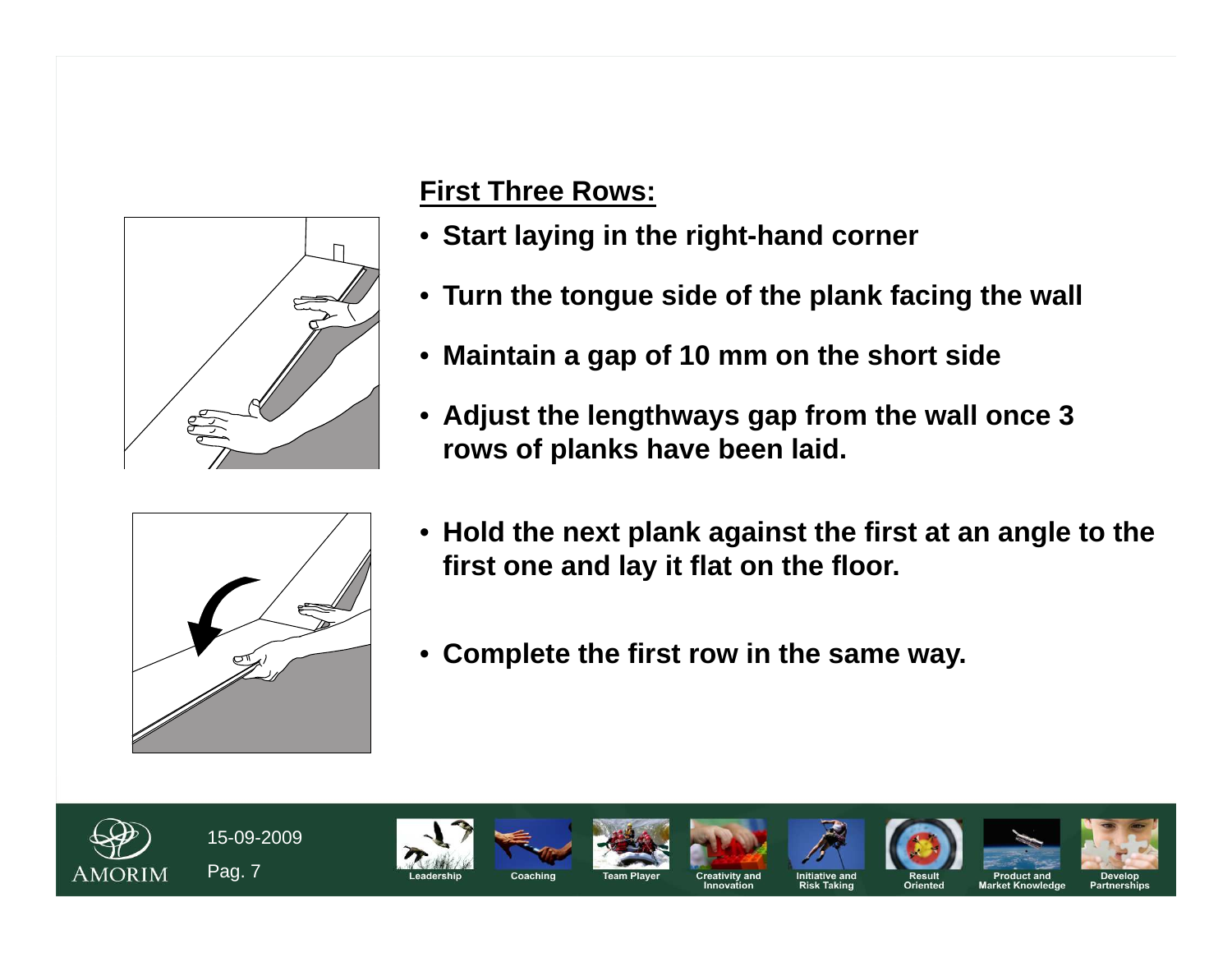



- **Cut the final plank of the first row to the correct length**
- **Start the next row with the piece leftover (must be at least 300 mm long)**
- **Always ensure that the end joints are staggered at least 300 mm.**



- $\bullet$  **Place the final plank face down and the short side without the locking strip towards the wall.**
- •**The distance to the wall should be 10 mm.**
- •**Mark where the floorboard is to be cut.**

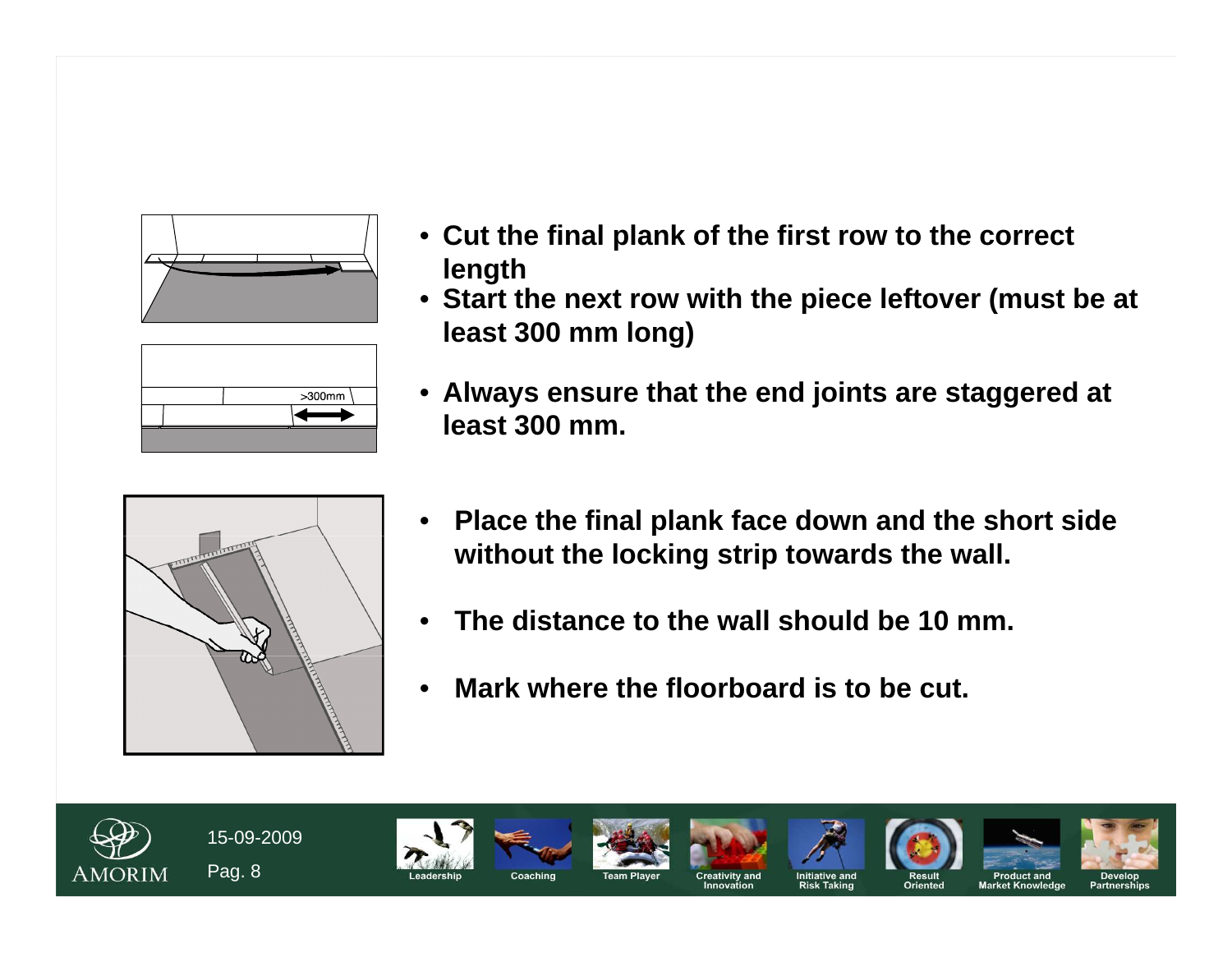

 $>$  300mm

- • **Place the plank face down on the work surface and cut to size using a padsaw.**
- $\bullet$  **Use a fine-toothed type if you are using a hand saw. In this case, cut the planks face up.**
- $\bullet$  **Use a cut piece of plank from the previous row to start the next row.**
- $\bullet$  **This must be at least 30 cm long. If the piece is to short, start with a new board, cut in half.**
- • **Always ensure that the end joints are staggered at least 30 cm.**

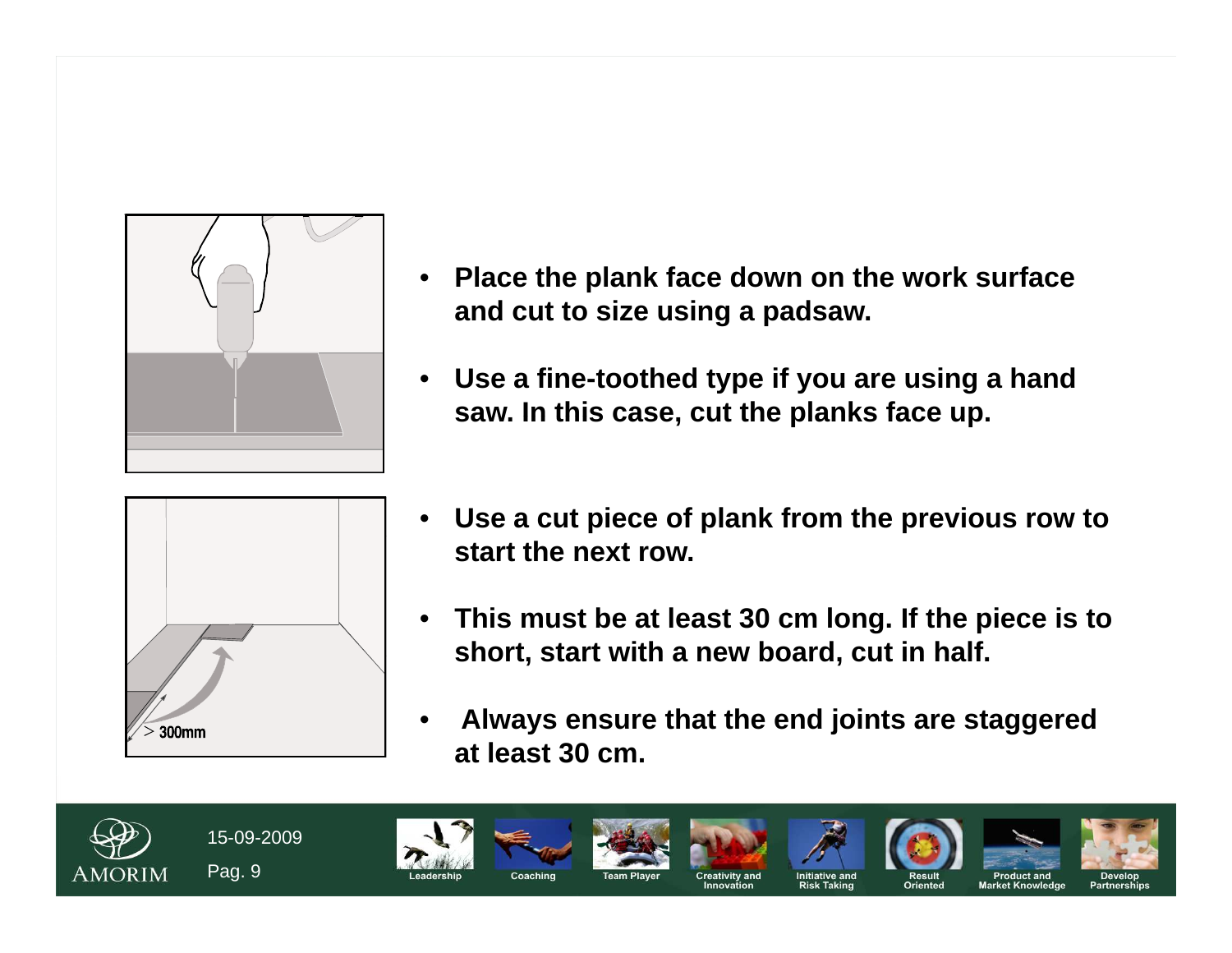

- **Place the first plank of the new row with the tongue side at an angle against the groove side of the plank in the previous row**
- **Press forward and lay it flat at the same time.**



- $\bullet$  **Place the short end of the plank at an angle against the previous installed plank and fold down.**
- **Ensure that the board is positioned on the integral locking strip of the floorboard in the previous row.**

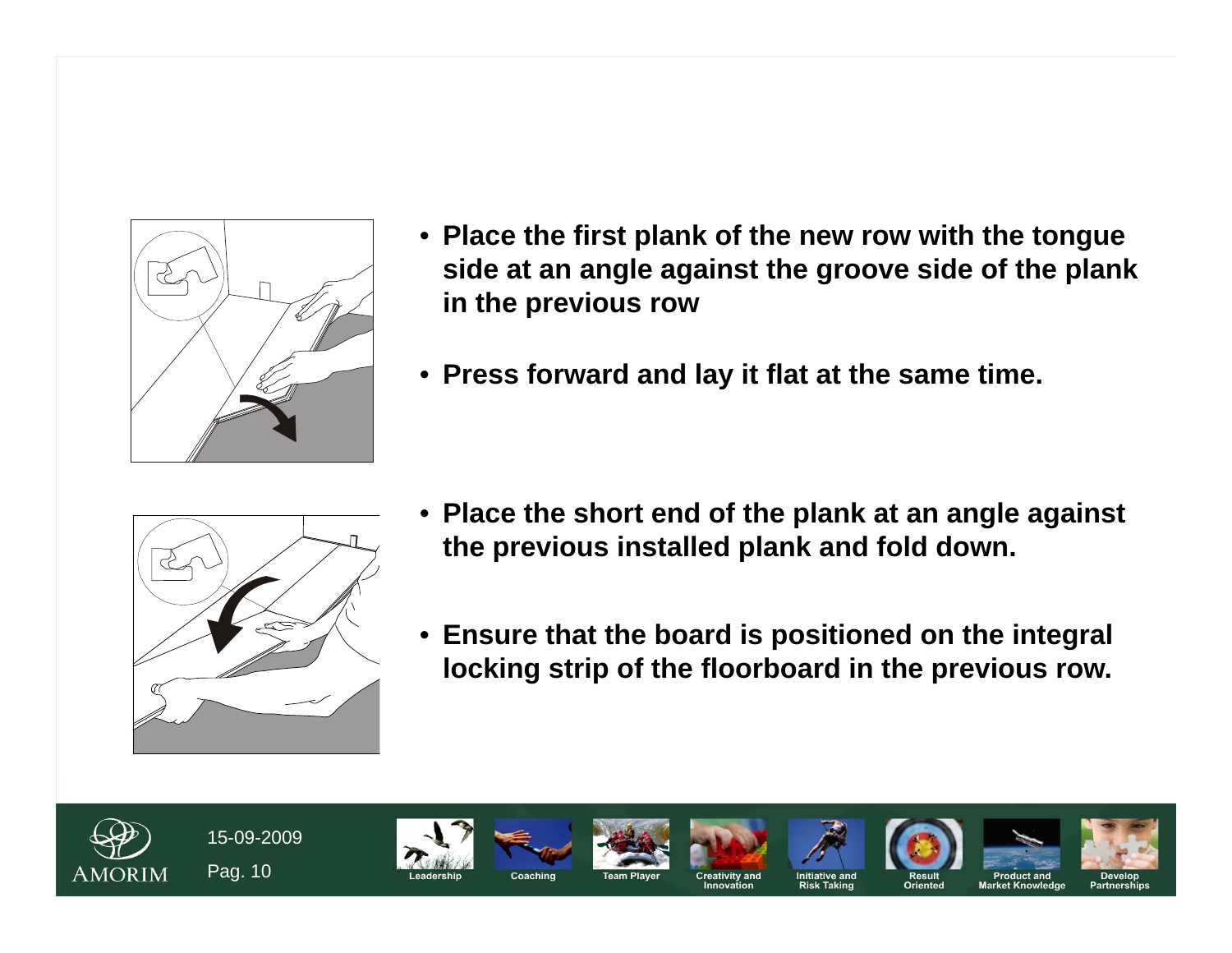

- $\bullet$  **Lift floorboard (together with the previous laid in the same row) lightly up (about 30 mm), push it against the row in front and then put it down.**
- • **Tip: This movement requires some gentle adjustments on the pressing angle.**



• **Adjust the distance to the wall to 10 mm when three rows are completed**

• **Proceed the installation as described above until reaching the opposite wall**

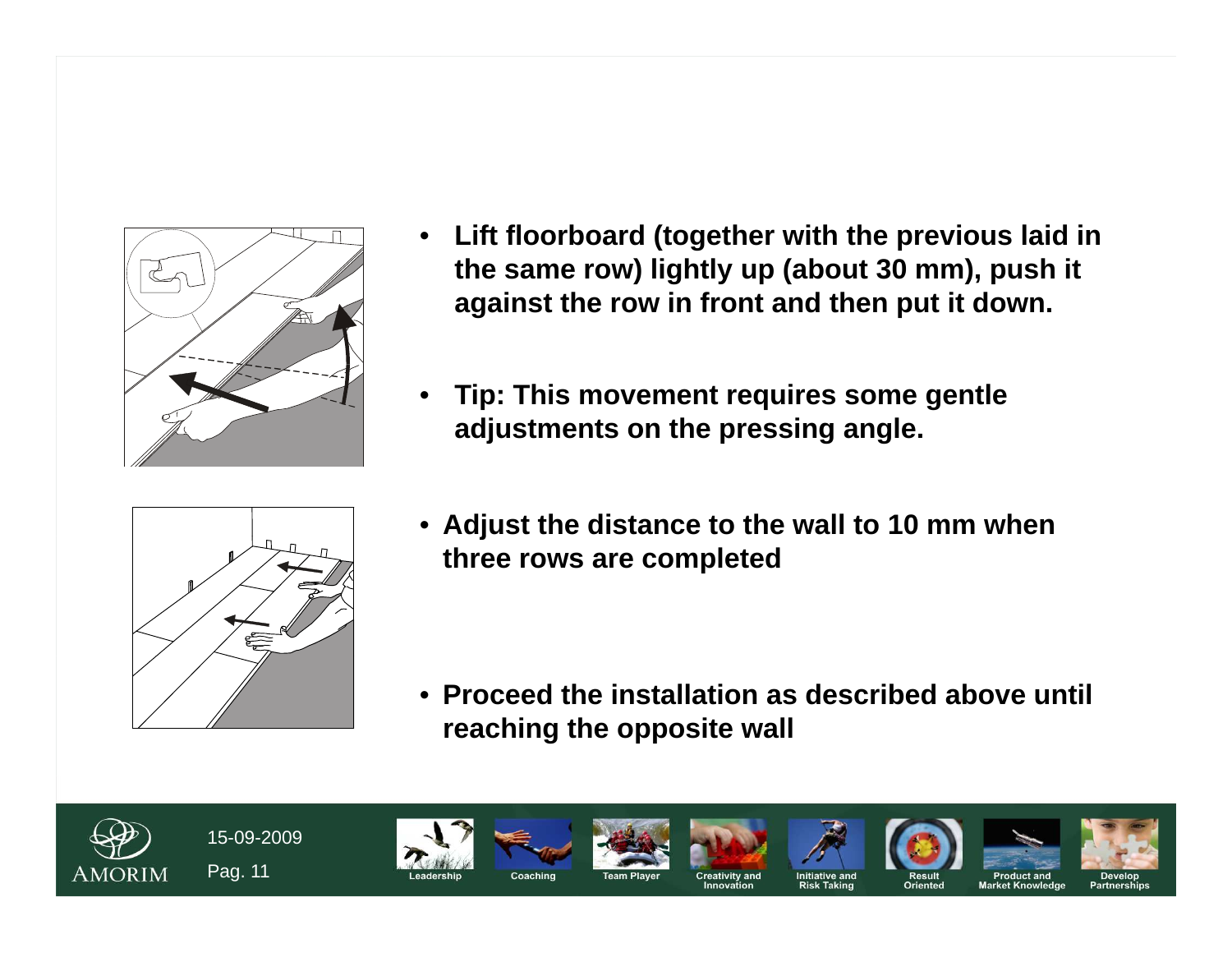# **Uneven wall:**



- **Sometimes the first row must be cut to match an uneven wall.**
- **Transfer the shape of the wall to the planks. Do not forget to allow 10 mm for the expansion gap.**
- $\bullet$  **Mark the planks with the contour of the wall. Do not forget to leave 10 mm distance to the wall.**



- **To remove the first row, lift the plank a few centimetres and tap along the joint.**
- $\bullet$ **Cut the planks as required.**

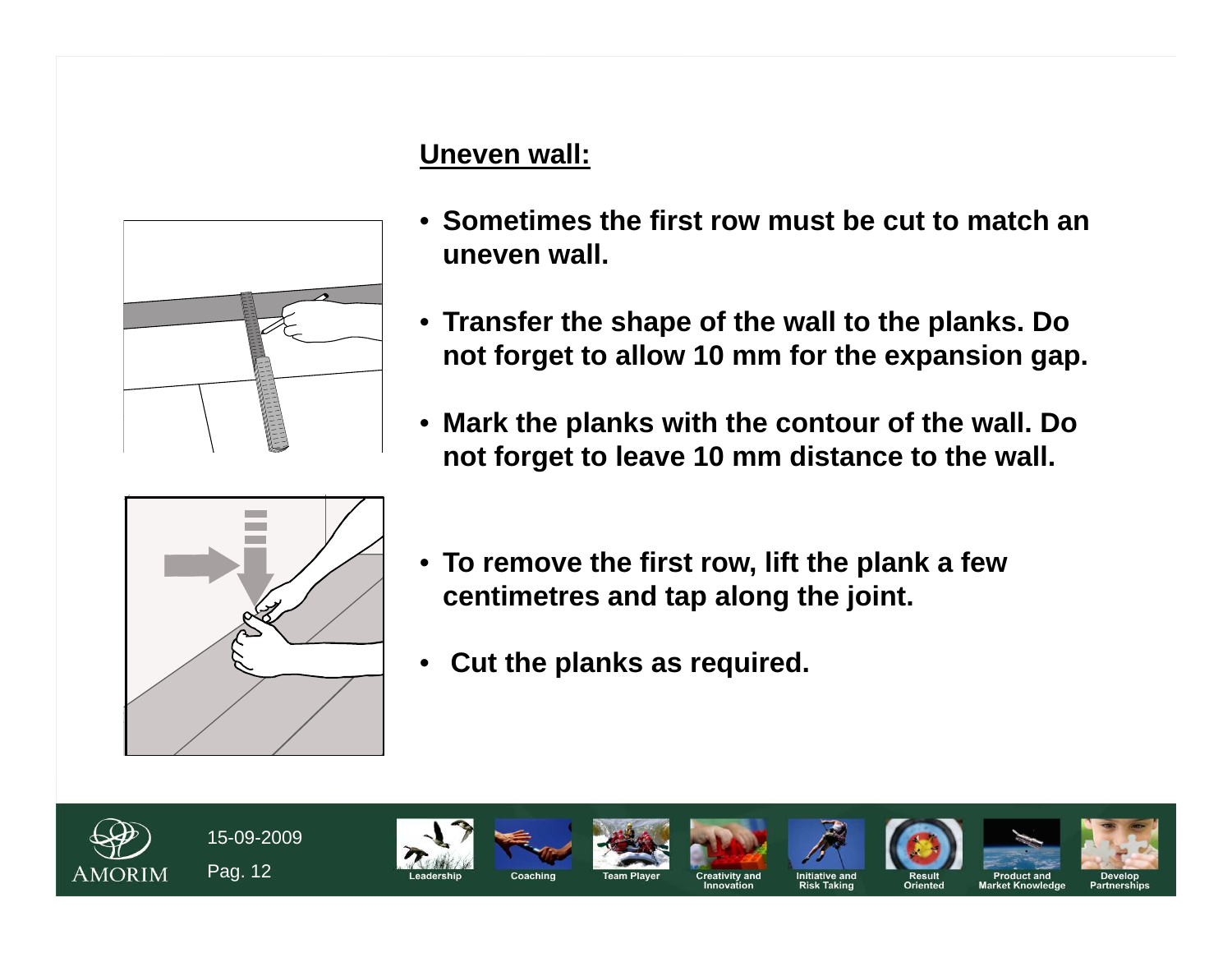

- $\bullet$ **Re-lay the first row from right to left.**
- • **Fit the first plank to the edge of the planks that are already in position.**
- • **Follow the same fitting technique described above.**
- • **Note that you are now fitting groove to tongue and not the opposite.**



#### **Last Row:**

- • **Measure and cut the planks in the last row to size.**
- •**Allow for 10 mm distance to the wall.**
- •**No plank should be less than 5 cm width**

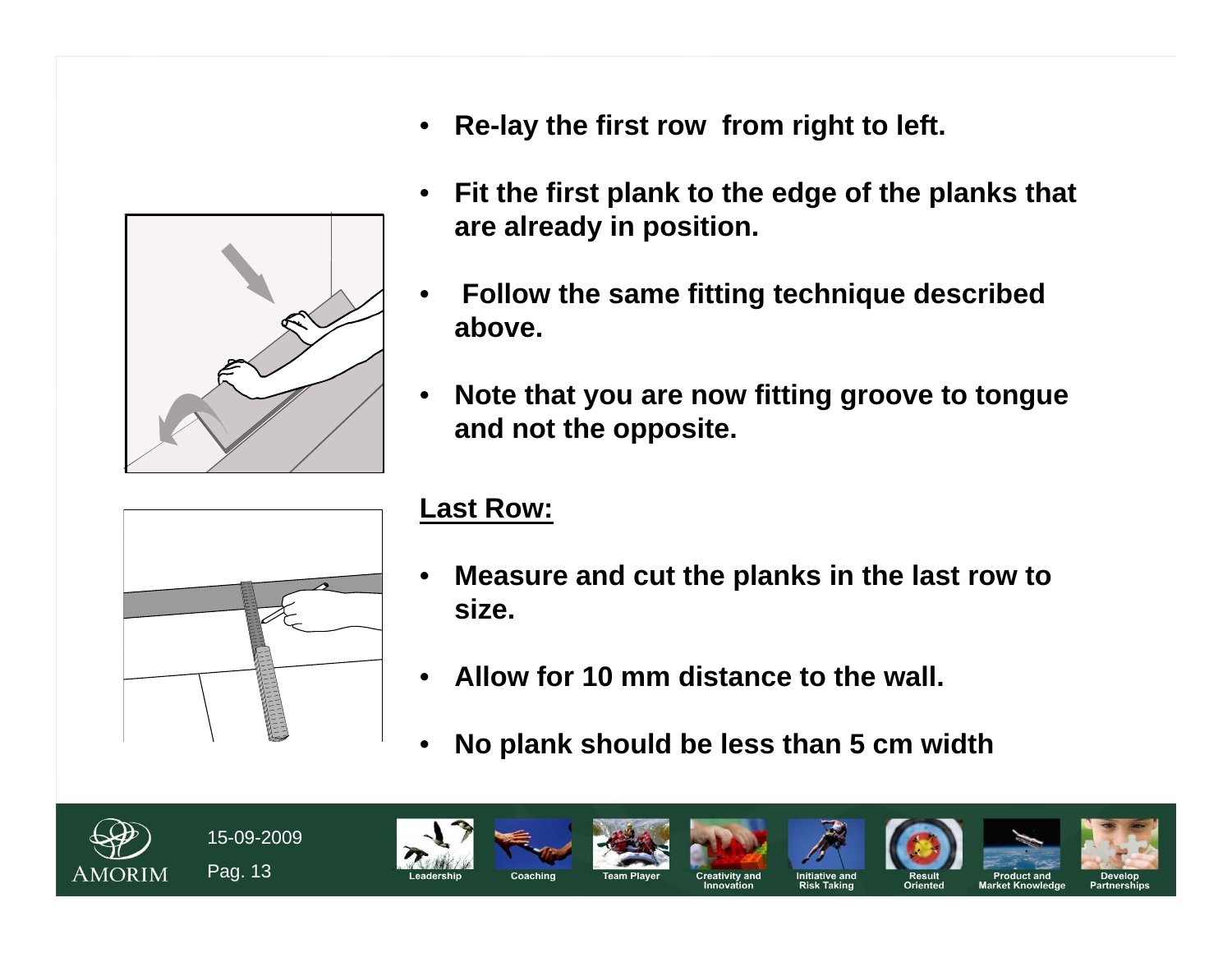

- • **The last and first plank, can be cut in the correct with. Place the last plank on top the second to last plank (see picture.**
- • **Mark the plank to be with help of a piece of plank without locking strip .**
- • **Allow for 10mm distance to the wall for the expansion gap**



# **Heating Pipes**

- **Drill required holes in the planks**
- **The holes should be 20mm greater than the pipe diameter**
- **Saw as shown in the picture**
- **Glue the sawed piece back into place**
- $\bullet$ **Cover the hole with a pipe sleeve**

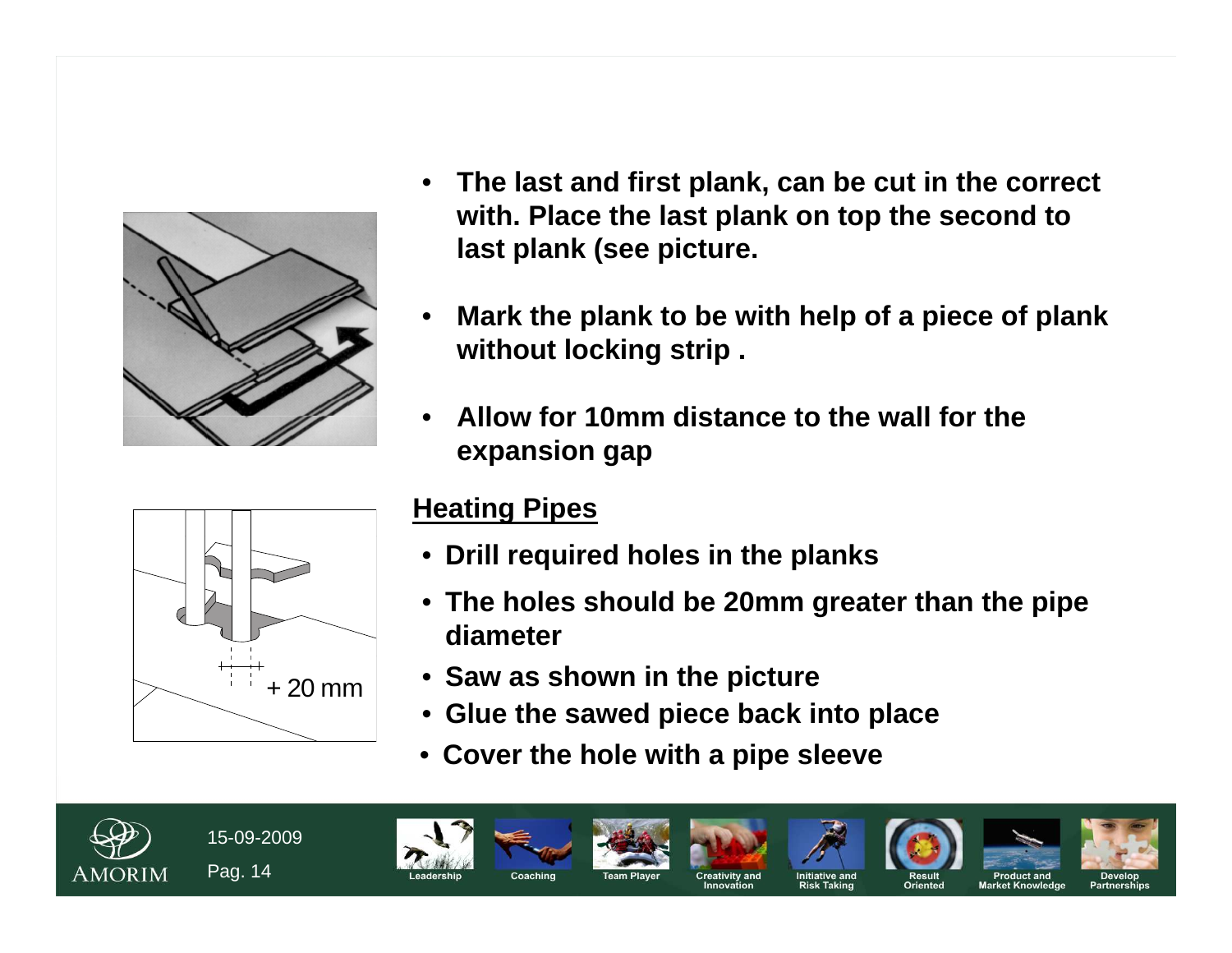

• **If you wish to remove the flooring, just lift the planks a few centimetres and tap along the joint.**



- $\bullet$  **The released plank can then be pulled out.**
- $\bullet$  **Never bend connected plank backwards, while this will damage the planks.**